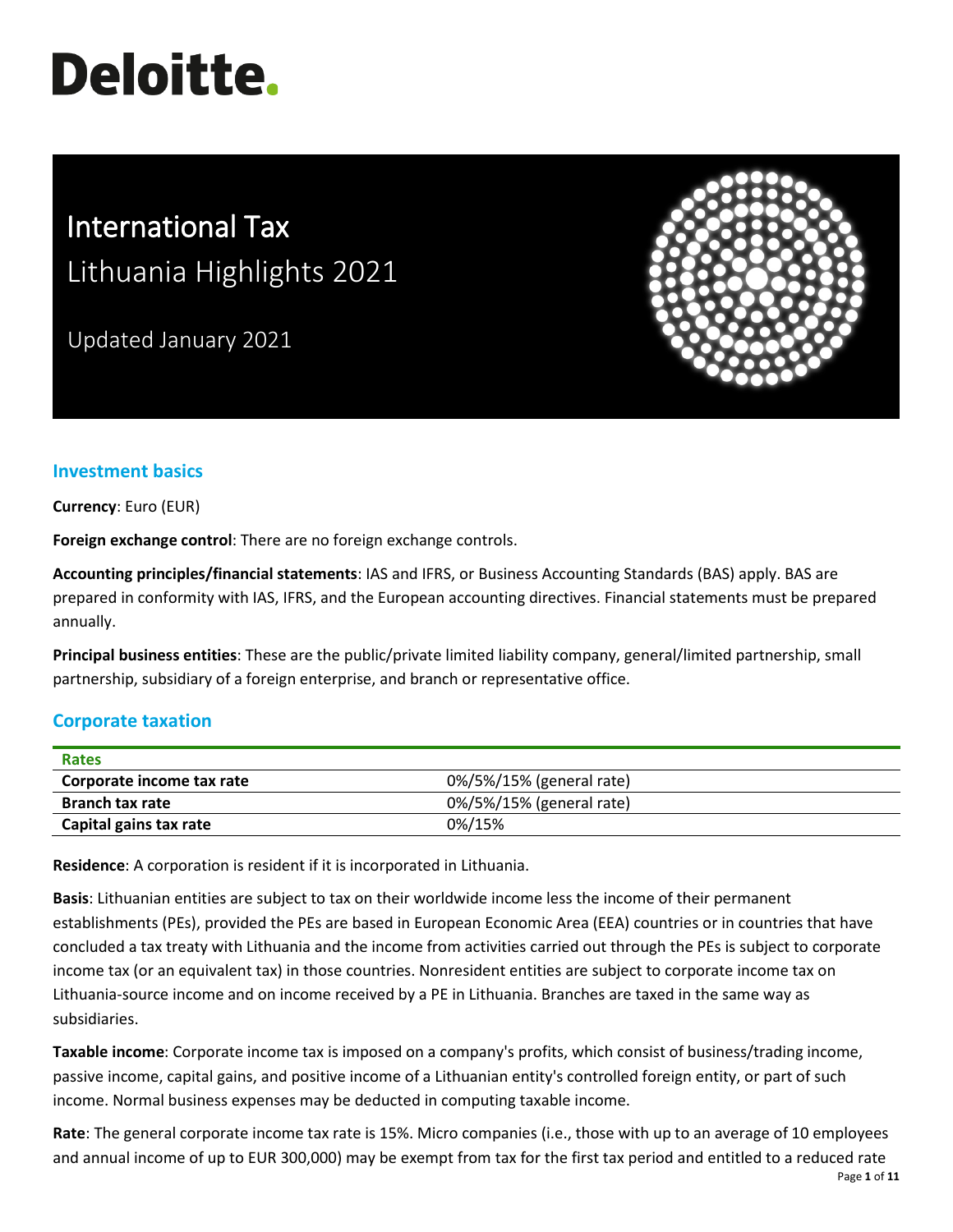of 5% for subsequent tax periods. In determining whether a company is treated as a micro company, the total average number of employees and the total annual income of associated companies are taken into consideration. Income earned from the commercialization of scientific research and experimental development production is subject to a reduced rate of 5%.

As from 1 January 2020, an increased corporate income tax rate of 20% applies to the taxable profits of banks and credit unions in excess of EUR 2 million. The increased rate will apply for tax years 2020, 2021, and 2022.

**Surtax**: There is no surtax.

**Alternative minimum tax**: There is no alternative minimum tax.

**Taxation of dividends**: Dividends are taxable at a rate of 15%, unless the participation exemption applies. Under the participation exemption, dividends are exempt from corporate income tax if a parent company holds or intends to hold at least 10% of the shares of the subsidiary for at least 12 months.

Dividends received from a foreign entity registered in an EEA member state and whose profits are subject to corporate income tax or an equivalent tax are exempt from tax. Dividends received from a foreign entity registered in a state other than an EEA member state also may be tax exempt if the Lithuanian company holds at least 10% of the shares of the subsidiary for at least 12 months, the foreign entity's profits are subject to corporate income tax or an equivalent tax, and the foreign entity is not registered in a "blacklisted" territory.

**Capital gains**: Capital gains of resident and nonresident companies are taxed as general taxable income, at a rate of 15%. An exemption may apply to capital gains derived by a Lithuanian resident holding company or PE of a foreign company on the disposal of shares in a company (that is subject to corporate income tax) located in Lithuania, another EU/EEA member state, or a country that has concluded a tax treaty with Lithuania. To qualify for the exemption, the Lithuanian company or PE must hold more than 10% of the voting rights for an uninterrupted period of at least two years. In the case of a reorganization, the exemption applies if a company or PE has held more than 10% of the voting rights for an uninterrupted period of at least three years. However, the exemption does not apply to asset transfers (e.g., a crossborder merger resulting in a cross-border transfer of shares) or where shares are transferred to the entity that issued those shares.

**Losses**: Operating losses may be carried forward indefinitely if the entity continues to carry on the activity that resulted in the losses. However, losses carried forward cannot offset more than 70% of the entity's taxable profit in any tax period, except for micro companies. Losses incurred on the sale of shares may be carried forward for five consecutive tax periods and may be offset only against taxable profit from the sale of shares. Losses may be transferred within a group of companies if certain criteria are met. The carryback of losses is not permitted.

Losses incurred by a PE may be transferred and deducted from a Lithuanian entity's income if: (i) the income attributed to the PE is taxed in an EU country; (ii) all available options to deduct the losses in the country of the PE have been utilized; and (iii) the PE's transferrable tax losses are calculated in accordance with the provisions of Lithuania's corporate income tax law.

**Foreign tax relief**: Foreign tax paid may be credited against Lithuanian tax on the same profits, but the credit is limited to the amount of Lithuanian tax payable on the foreign income. Foreign tax paid on income earned through a Lithuanian company's PE located in an EEA member state or a country that has concluded a tax treaty with Lithuania may not be credited against Lithuanian tax.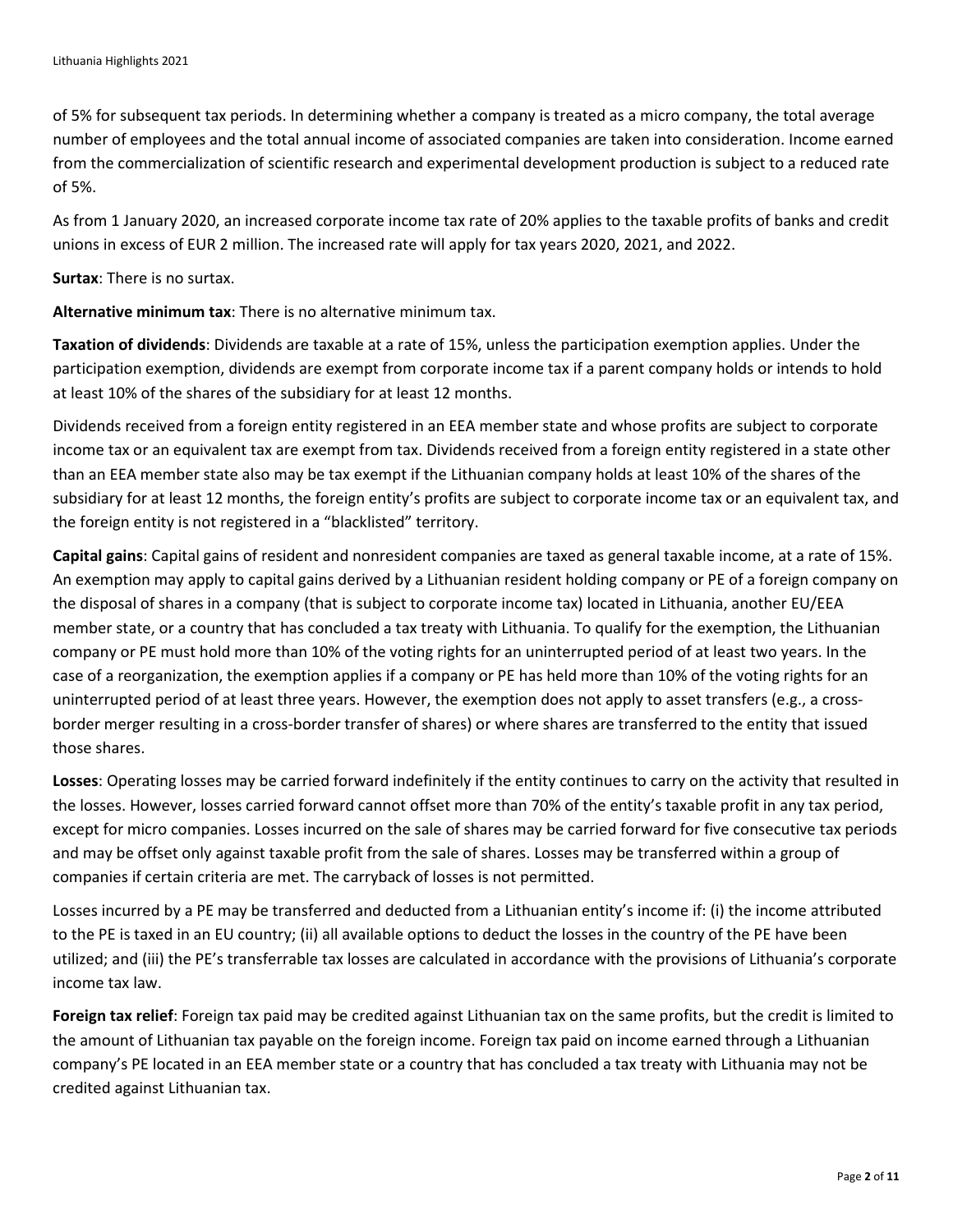**Participation exemption**: Dividends are exempt from corporate income tax if the parent company holds or intends to hold at least 10% of the shares of the subsidiary for at least 12 months. See also "Capital gains," above.

**Holding company regime**: A corporate tax exemption may be available on capital gains derived from the disposal of shares (see "Capital gains," above) and an exemption also may be available on dividends (see "Participation exemption," above).

**Incentives**: Three times the amount of scientific research and experimental development costs incurred may be deducted when calculating corporate income tax. Profits derived from the use or the transfer of assets (e.g., copyrighted software or patented or similarly protected inventions) generated through scientific research and experimental development activities concluded in Lithuania are subject to the reduced corporate tax rate of 5%. Under an incentive for investment program, a company may reduce its taxable profits by 100% for expenses incurred between 2009 and 2023. Incentives also are provided for micro companies and companies in free economic zones.

From 2019 through 2023, a Lithuanian entity or a PE of a foreign entity that provides funds to a Lithuanian film producer for the production of all or part of a film may be entitled to: (i) reduce its taxable income by 75% of funds provided to the film producer, and (ii) reduce up to 75% of the corporate income tax payable by the amount of funds provided to the film producer, provided certain conditions are satisfied.

A legal entity that implements a large scale project under an existing large project investment contract concluded between 1 January 2021 and 31 December 2025 may apply for a corporate income tax exemption for up to 20 years as from the tax period in which: (i) the project creates at least 150 new employment positions in Lithuania (200 in Vilnius) and an average number of at least 150 employees (200 in Vilnius) is preserved during the 20-year incentive period (otherwise, the incentive will be suspended until this number is reached again); and (ii) private capital investment in the project in Lithuania totals at least EUR 20 million (EUR 30 million for investments in Vilnius) and the amount of private capital investment is maintained during the 20-year incentive period (otherwise, the incentive will be suspended until this amount is reached again). The incentive applies if the legal entity does not benefit from free economic zone incentives or other large-scale project incentives as provided by the corporate income tax law. In addition, the incentive only applies if (i) at least 75% of the legal entity's revenue for the relevant tax period is derived from data processing, web server services (hosting) and related activities, or manufacturing in the context of implementing the large scale project, and (ii) an auditor's report confirms that the required level of private capital investment has been received.

# **Compliance for corporations**

**Tax year**: The tax year is a financial year that coincides with the calendar year. However, at the request of the taxpayer and taking into account the characteristics of the taxpayer's activities, the tax authorities may set a 12-month tax period other than a calendar year.

**Consolidated returns**: Consolidated returns are not permitted; each company must file a separate return.

**Filing and payment**: Companies are required to file an annual corporate income tax return and advance corporate income tax returns (if the income for the previous tax year exceeded EUR 300,000). The annual corporate income tax return must be submitted, and the corporate income tax must be paid, by the 15th day of the sixth month of the following tax period, i.e., by 15 June of the following tax year for calendar-year taxpayers. If the company's income for the previous tax period exceeded EUR 300,000, the company also is required to make advance payments no later than the 15th day of the last month of each quarter of the tax period of at least 25% of the total annual corporate income tax calculated according to the rules specified in the corporate income tax law.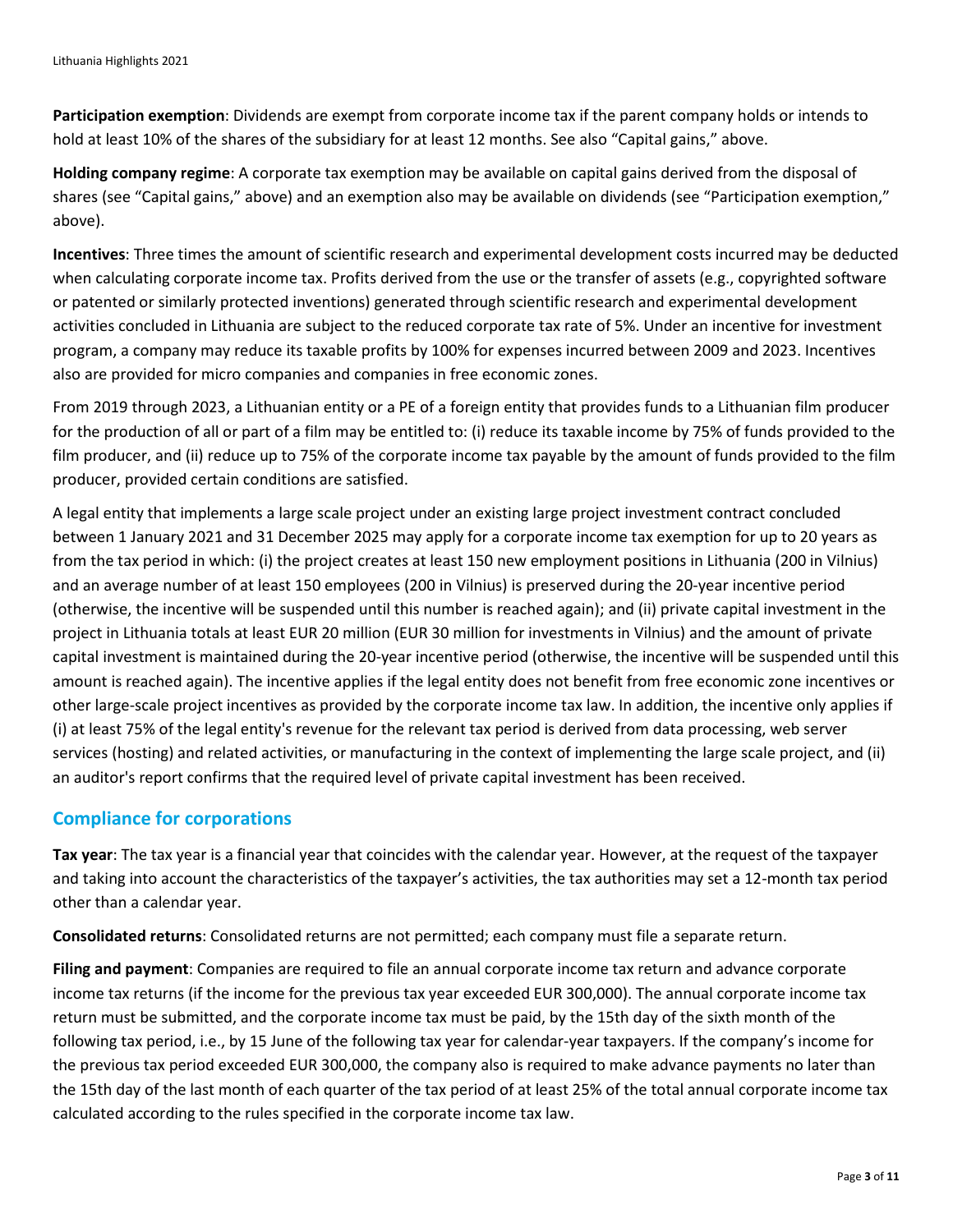**Penalties**: Penalties of between 10% and 100% of the tax liability may be imposed; the amount depends on the type of violation, whether the taxpayer cooperates with the tax authorities, and other circumstances the authorities deem relevant. A daily late penalty of 0.03% applies to late tax payments.

As from 1 January 2020, the statute of limitations is reduced to the current year and the three previous calendar years for tax purposes (from the current year and the five previous calendar years previously). In certain cases, the statute of limitations may be extended to 10 years.

**Rulings**: A taxpayer can request a nonbinding ruling, binding ruling, or advance pricing agreement on future transactions.

#### **Individual taxation**

| <b>Rates</b>                                       |            |  |
|----------------------------------------------------|------------|--|
| Taxable income                                     | Rate       |  |
| Employment-related income and certain other income | 20%/32%    |  |
| <b>Dividends</b>                                   | 15%        |  |
| Other income                                       | 15%/20%    |  |
| Capital gains                                      | 0%/15%/20% |  |

**Residence**: An individual is treated as a resident if at least one of the following conditions is satisfied: (i) the individual's permanent place of residence during the tax period is in Lithuania; (ii) the individual's personal, social, or economic interests during the tax period are in Lithuania, rather than abroad; (iii) the individual is present in Lithuania for at least 183 days during the tax period; (iv) the individual is present in Lithuania for at least 280 days during two consecutive tax periods and has stayed in Lithuania for at least 90 days in either of the tax periods; or (v) the individual is a citizen of Lithuania who does not meet the criteria in either (iii) or (iv) above and who receives employment-related remuneration or whose costs of living in another country are covered by the state budget or municipal budgets of Lithuania (e.g., diplomats, consuls, etc.).

**Basis**: Lithuanian tax residents are subject to tax on their worldwide income; nonresidents are subject to tax only on Lithuania-source income and on income derived from activities through a fixed base in Lithuania, including foreign-source income attributed to that fixed base.

**Taxable income**: Taxable income includes employment income, income from commercial activities, royalties, income from the lease of assets, and all other personal income.

**Rates**: Employment-related income derived by individuals generally is subject to individual income tax at the standard rate of 20%. Any portion exceeding 60 average salaries per year (EUR 81,162 for 2021) is subject to individual income tax at a rate of 32%.

Other income unrelated to employment (royalties, interest, gains from the sale of property) generally is subject to individual income tax at a rate of 15%, provided the annual amount of such income does not exceed 120 average salaries (EUR 162,324 for 2021). Any amount of income exceeding 120 average salaries is subject to individual income tax at a rate of 20%.

Income from distributed profits (dividends) is subject to individual income tax at a rate of 15%.

The following types of income are subject to individual income tax at a rate of 20%, or 32% on any portion exceeding 60 average salaries per year: "tantiems" (annual payments) or other payments to the members of a board or supervisory board; income derived under copyright agreements (received from a company that also is the employer of the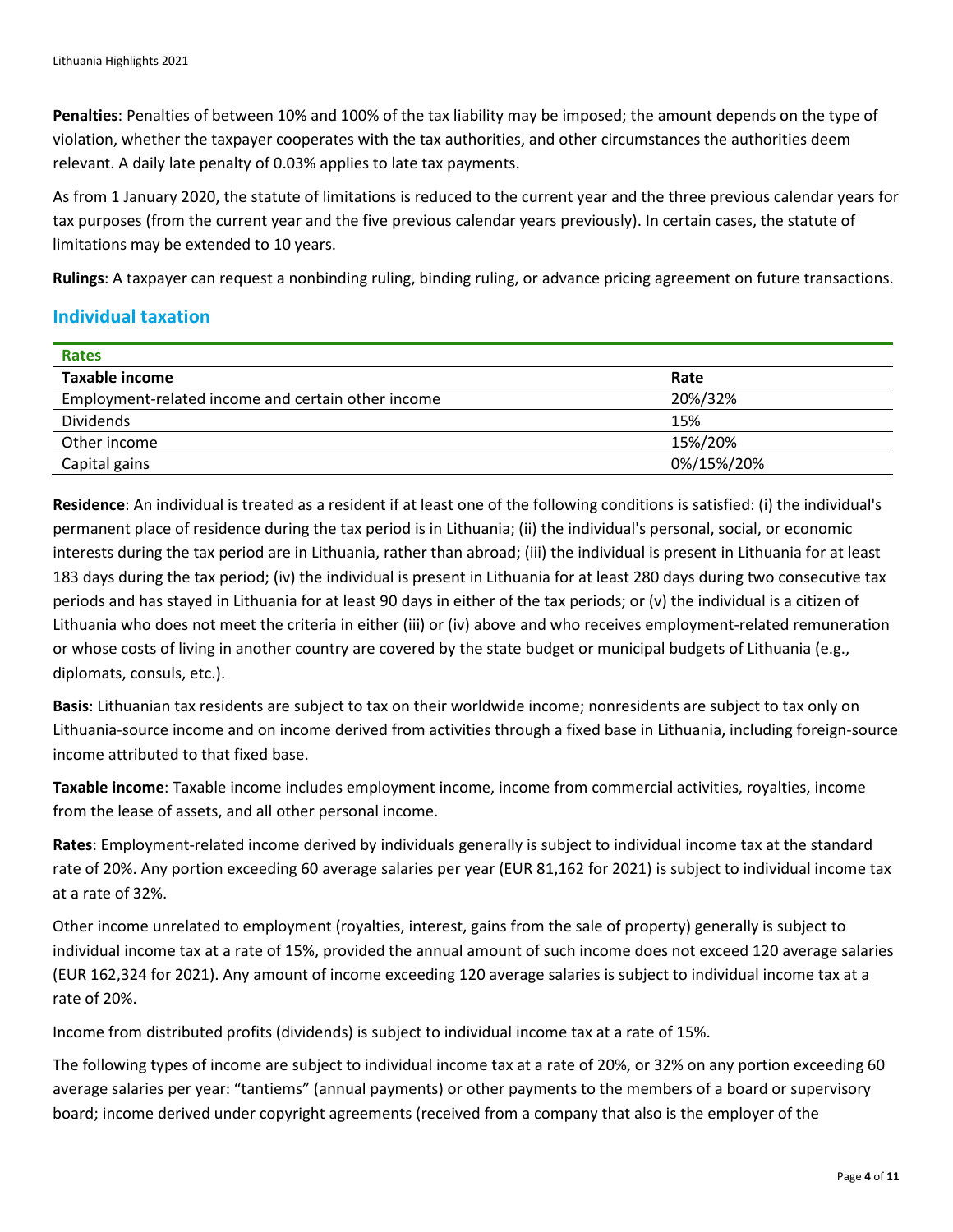individual); and income received under civil agreements by a manager of a small partnership that is not a member of the partnership.

A progressive system of taxation applies to income from independent individual activities (i.e., business and professional income). A 5% rate applies where annual profits do not exceed EUR 20,000, and the rate increases progressively to a maximum of 15% where annual profit is at least EUR 35,000. Alternatively, fixed income tax rates may apply to: (i) income earned from individual activities or the rental of real estate that does not exceed EUR 35,000 per tax period; or (ii) income earned from activities for which the taxpayer holds a business certificate.

**Capital gains**: Individuals are taxed at a rate of 15% on gains from the disposal of property exceeding EUR 500 in a tax period, including shares. The amount of gains that exceeds 120 average salaries per year is taxed at a rate of 20%. Any gains from the disposal of financial instruments not exceeding EUR 500 per tax period are tax exempt, unless the shares disposed of were issued in a blacklisted territory.

Capital gains from the sale of immovable property located in the EEA are exempt if the property is owned for at least 10 years before the sale. Gains derived from the sale of a residence are not taxable if the individual lived in the residence for at least two years, or if less than two years, when the income from the sale is used within one year to purchase another residence where domicile will be declared.

**Deductions and allowances**: The annual tax-exempt amount (TEA) on the minimum salary is EUR 4,800, and the TEA decreases as the salary grows. The TEA is applicable where annual income does not exceed approximately EUR 34,370.

The annual TEA is calculated by taking into account taxable income (not only employment income), with certain exceptions. A tax resident also may deduct the following expenses: life insurance premiums, contributions to private pension funds, fees paid for certain types of studies up to EUR 1,500, and up to a total of EUR 2,000 for childcare service expenses, car repair service expenses, and apartment or other building repair/construction service expenses. Deductible expenses may not exceed 25% of an individual's annual taxable amount.

Residents carrying out individual business activities may deduct 30% of their annual income without providing documentation for the expenses. Deductible expenses, however, generally are similar to those available for corporate income tax purposes.

**Foreign tax relief**: Foreign tax paid may be credited against Lithuanian tax on the same income, but the credit is limited to the amount of Lithuanian tax payable on the foreign income.

#### **Compliance for individuals**

**Tax year**: The tax year is the calendar year.

**Filing status**: Joint filing is not allowed.

**Filing and payment**: Employment income is taxed by withholding at source.

Individual tax returns are due by 1 May following the end of the taxable year. Individuals must file an annual return unless: (i) they do not wish to utilize unused additional tax-exempt amounts and deduct expenses; or (ii) they did not receive income other than employment income from a Lithuanian entity during the tax year.

**Penalties**: Penalties of between 10% and 100% of the tax liability may be imposed; the amount depends on the type of violation, whether the taxpayer cooperates with the tax authorities, and other circumstances the authorities deem relevant. Daily penalties of 0.03% apply for late payments.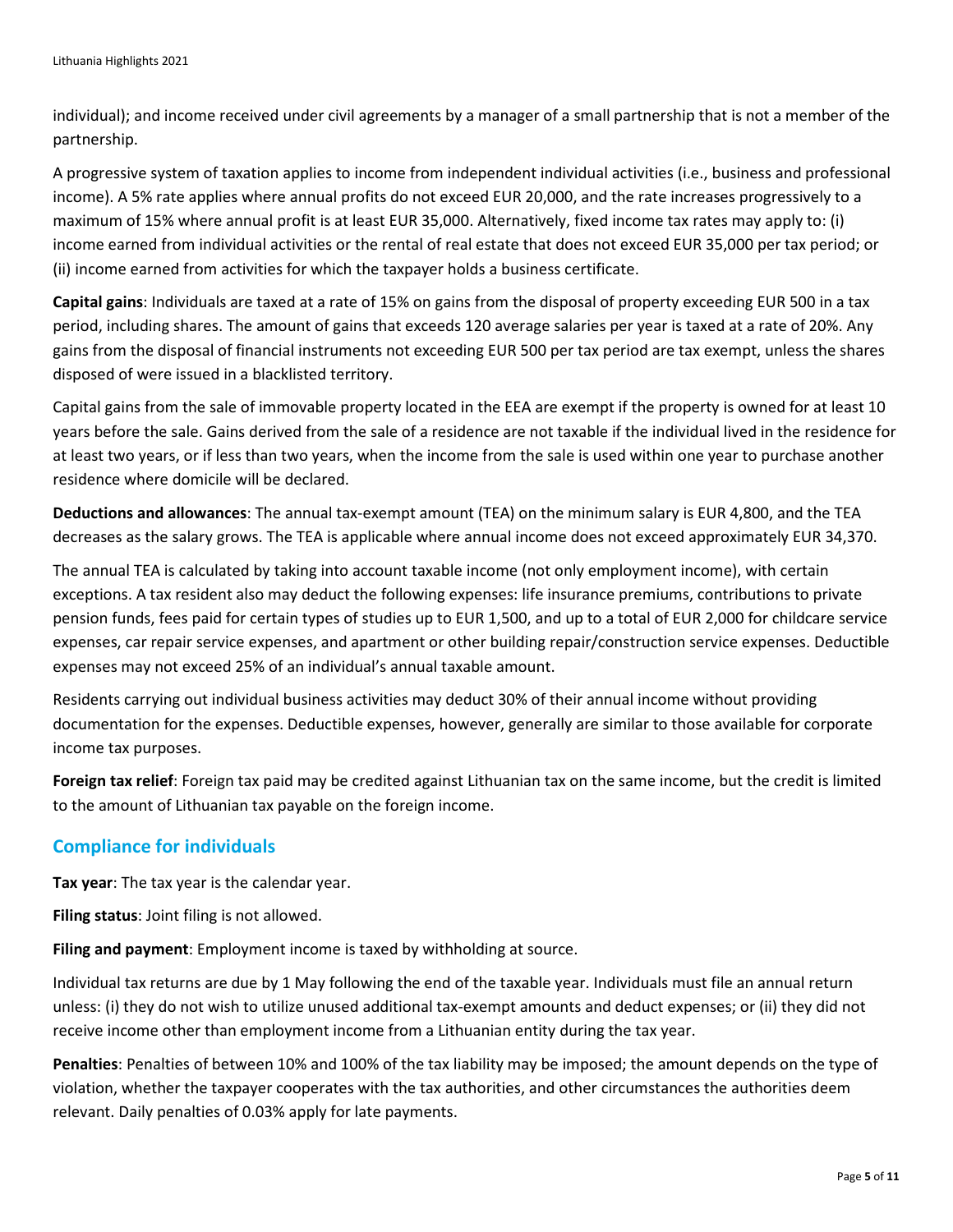**Rulings**: Individuals can request a nonbinding ruling, binding ruling, or advance pricing agreement on future transactions.

# **Withholding tax**

| <b>Rates</b>                       |                  |            |                     |                   |
|------------------------------------|------------------|------------|---------------------|-------------------|
| Type of payment                    | <b>Residents</b> |            | <b>Nonresidents</b> |                   |
|                                    | Company          | Individual | Company             | <b>Individual</b> |
| <b>Dividends</b>                   | 0%/15%           | 15%        | 0%/15%              | 15%               |
| <b>Interest</b>                    | 0%               | 0%         | 0%/10%              | 15%               |
| <b>Royalties</b>                   | 0%               | 15%        | 0%/10%              | 15%               |
| <b>Fees for technical services</b> | 0%               | 15%        | 0%                  | 0%                |

**Dividends**: Dividends paid to a resident company or individual are subject to a 15% withholding tax but may be exempt for a resident company if the participation exemption applies. The withholding tax on dividends paid to a nonresident company is 15%, unless the rate is reduced under a tax treaty, the participation exemption applies (see "Taxation of dividends" and "Participation exemption," above), or the EU parent-subsidiary directive applies. The withholding tax on dividends paid to a nonresident individual is 15% unless the rate is reduced under a tax treaty.

**Interest**: Interest paid to residents is not subject to withholding tax. There is no withholding tax on interest paid to EEAresident companies and companies resident in countries that have concluded a tax treaty with Lithuania; otherwise, the rate is 10%. The withholding tax rate for nonresident individuals is 15% unless it is reduced under a tax treaty.

**Royalties**: Royalties paid to a resident company are exempt from withholding tax. A 15% withholding tax rate applies to royalties paid to a resident individual. Royalties paid to a nonresident company are subject to a 10% withholding tax, unless the rate is reduced under a tax treaty or eliminated in accordance with the EU interest and royalties directive. The withholding tax rate for nonresident individuals is 15% unless it is reduced under a tax treaty

**Fees for technical services**: There is no withholding tax on fees paid for technical services, other than for fees paid to resident individuals, which are subject to a 15% withholding tax.

**Branch remittance tax**: There is no branch remittance tax.

#### **Anti-avoidance rules**

**Transfer pricing**: Transfer pricing documentation rules apply to domestic and cross-border transactions with associated enterprises. Lithuania has adopted the OECD's three-tiered documentation structure, comprising a master file, local file, and country-by-country (CbC) report.

A master file is required by companies that belong to a multinational entity group and whose revenue in the previous tax year exceeded EUR 15 million. A local file is required by companies whose revenue in the previous tax year exceeded EUR 3 million. A CbC report must be prepared if the multinational entity group had consolidated revenue in the previous tax year of at least EUR 750 million.

The preparation of a local file no longer is required for domestic transactions carried out in tax year 2020 and subsequent years; however, the taxpayer is expected to be able to justify the transfer pricing of domestic transactions if requested to do so by the tax authorities.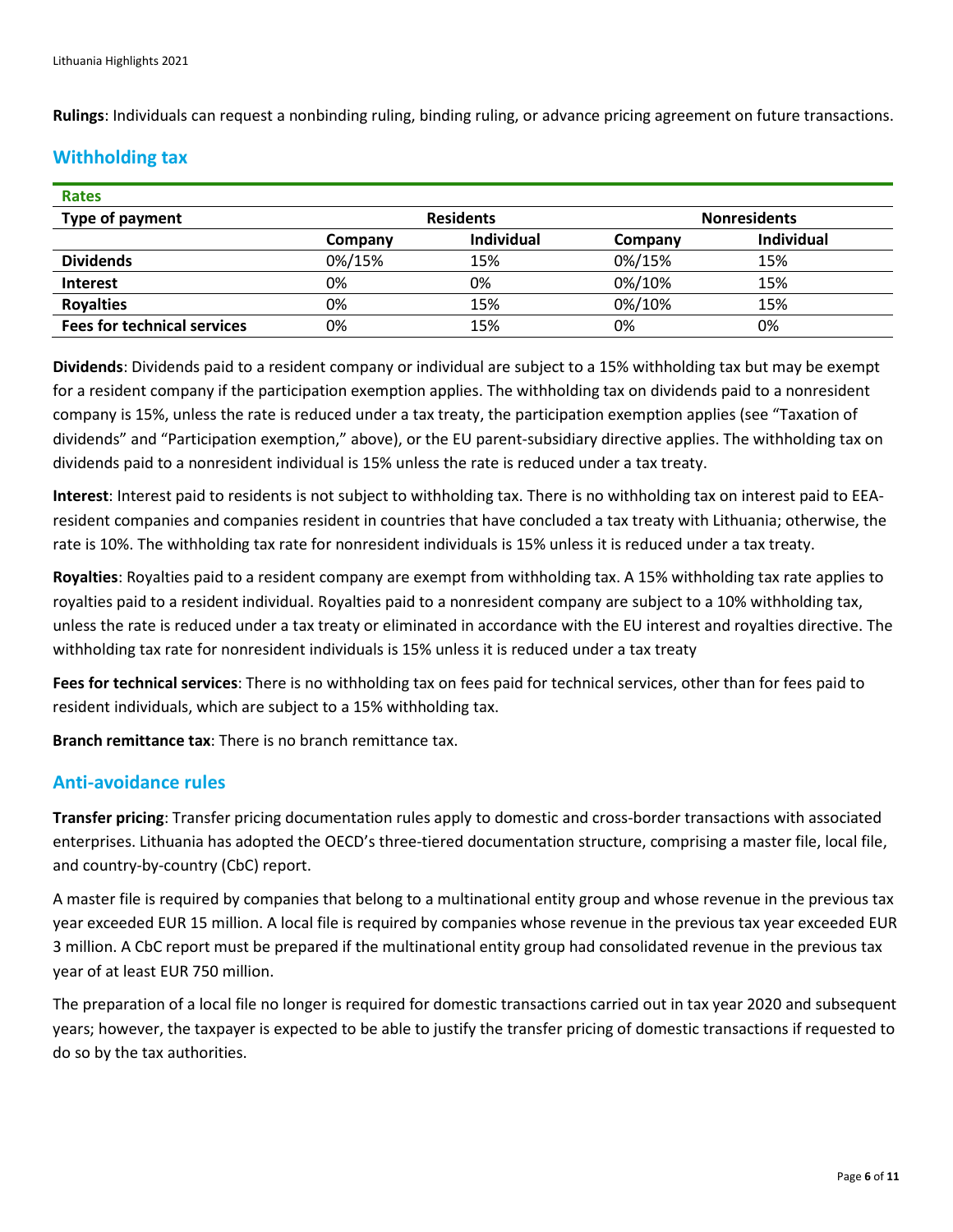A simplified approach to transfer pricing for low value-added intragroup services allows taxpayers to apply a 5% mark-up to allocated costs for transactions carried out in tax year 2020 and subsequent years without the need for benchmarking study results.

The deadline for preparing the master file and local file is the 15th day of the sixth month of the following tax year. CbC reports must be submitted by the end of following tax year.

Advance pricing agreements are available.

**Interest deduction limitations**: Thin capitalization restrictions apply to interest paid to controlling entities. A creditor qualifies as a controlling entity if it owns more than 50% of the shares in the company paying the interest (or more than 50% of the shares are owned together with associated persons and the creditor's "own" holding is at least 10%). A group company also qualifies as a controlling entity. A debt-to-equity ratio of 4:1 applies, and any interest attributable to the debt in excess of this ratio is nondeductible.

In addition to the debt-to-equity ratio of 4:1, additional interest deduction limitation rules apply. These rules are not limited to interest expense on loans received from related parties and also apply to interest expense incurred on bank loans.

Entities may fully deduct interest expense that does not exceed interest income (taking into consideration the debt-toequity ratio of 4:1) and deduct any excess amount of interest expense that does not exceed 30% of earnings before interest, tax, depreciation, and amortization (EBITDA) or up to EUR 3 million. Entities also are allowed to fully deduct interest expense if they are members of a consolidated group for financial accounting purposes, provided they can demonstrate that the ratio of their equity over their total assets is not more than two percentage points lower than the equivalent ratio of the group and all assets and liabilities are valued using the same method as in the consolidated financial statements.

EBITDA and the deductible amount of interest expense are calculated on a group level. A group of entities includes entities in respect of which the controlling entity directly or indirectly holds more than 25% of the shares (interests, member shares), voting rights, or other rights to a portion of the distributable profits, or exclusive rights to the acquisition thereof.

Interest expense that is nondeductible in a year under the interest deduction limitation rules may be carried forward for an unlimited period.

**Controlled foreign companies**: A foreign company is treated as a CFC if: (i) it is controlled by the controlling person on the last day of the tax period; and (ii) the controlling person directly or indirectly holds more than 50% of the foreign company's shares or other rights to its distributable profits or the exclusive rights to acquire them; or (iii) the controlling person, together with related persons, holds more than 50% of the shares, and the portion controlled by the controlling person accounts for at least 50% of the shares in the controlled entity or in other rights to a portion of distributable profits or preemptive rights to the acquisition thereof. The CFC definition also applies to foreign PEs of Lithuanian taxpayers.

The CFC rules are applied to include CFC income in the tax base of the controlling person if:

- The controlled company is established in a blacklisted territory; or
- All of the following conditions are fulfilled:
	- $\circ$  The passive income of the CFC (e.g., dividends, interest, royalties, income from financial activities, and commissions) exceeds one-third of its total income;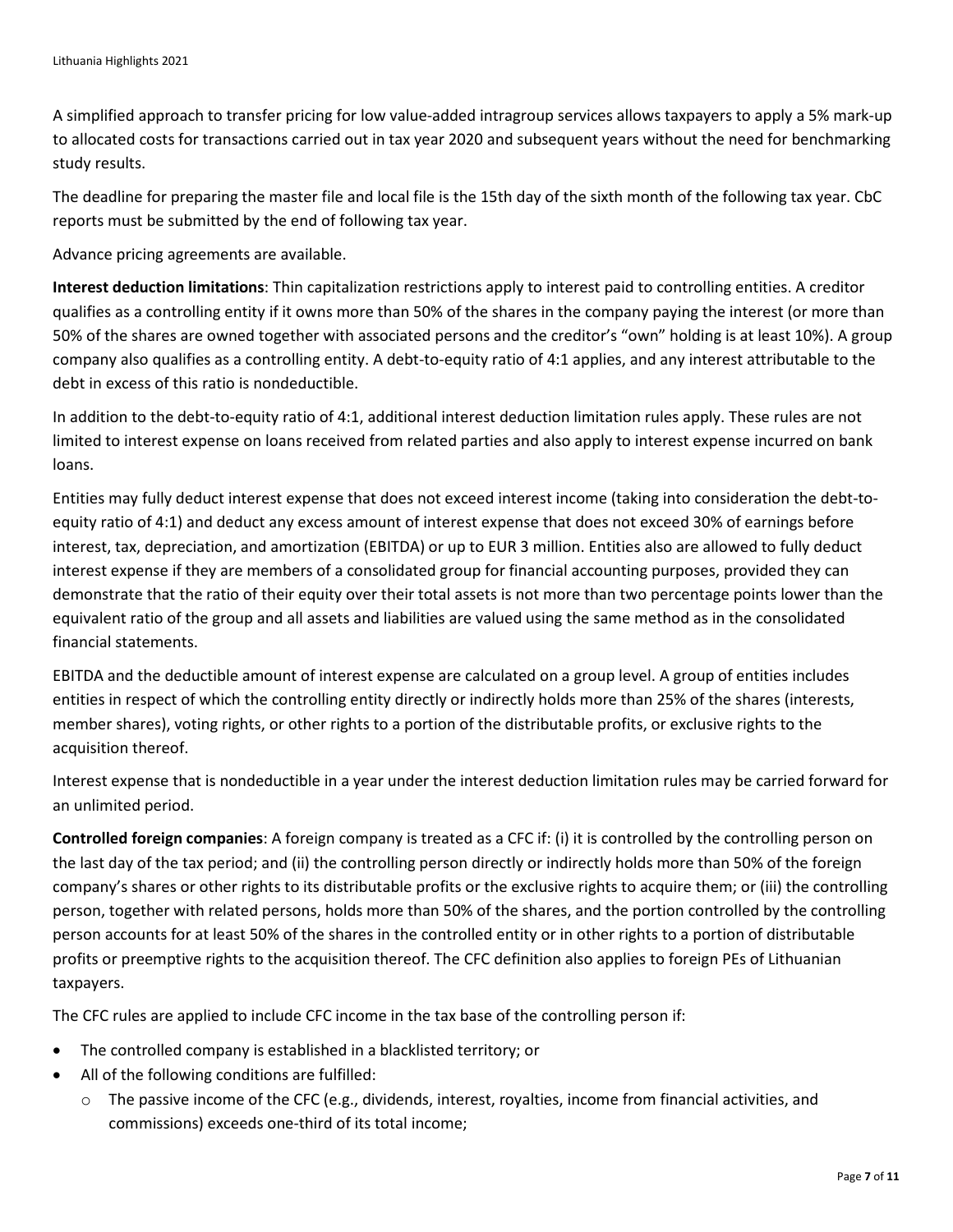- o The corporate income tax rate applied to this income is lower than 50% of the effective corporate income tax rate that would be applied in Lithuania to such passive income; and
- $\circ$  The CFC has insufficient staff and assets to carry out actual economic activities in the territory in which it is registered or organized.

**Hybrids**: As from 1 January 2020, Lithuania has implemented regulations in line with the EU Anti-Tax Avoidance Directive regarding hybrid mismatches with third countries (ATAD2).

**Economic substance requirements**: The substance-over-form principle applies.

**Disclosure requirements**: Lithuania has adopted CbC reporting rules in accordance with action 13 of the OECD BEPS project. It also has implemented regulations in line with the EU directive on the mandatory automatic exchange of information in the field of taxation in relation to reportable cross-border arrangements (DAC 6). The reporting deadlines under DAC 6 are as follows (amended due to COVID-19):

- The deadline to report cross-border arrangements whose first stage was implemented between 25 June 2018 and 30 June 2020 ("historical" arrangements) was postponed from 31 August 2020 to 28 February 2021;
- The starting point of the 30-day period for reporting cross-border arrangements was postponed from 1 July 2020 to 1 January 2021; and
- The deadline for the first exchange of information on reportable cross-border arrangements was postponed from 31 October 2020 to 30 April 2021.

**Exit tax**: As from 1 January 2020, a taxpayer is subject to corporate income tax if the assets that it owns are transferred outside of Lithuania in one of the following situations:

- The assets are transferred from a Lithuanian entity to its PE established outside of Lithuania (no change in the ownership of the assets);
- The assets/business of a nonresident entity that carries out its business activities in Lithuania through a PE are transferred from the PE to the entity/another PE outside of Lithuania;
- A Lithuanian entity transfers its Lithuanian business activities to a foreign country, except when those assets remain effectively connected with a Lithuanian PE; or
- A nonresident entity that has carried out its business activities in Lithuania through a PE transfers the business activities to a foreign country.

**General anti-avoidance rule**: Lithuania has implemented regulations in line with ATAD 1 related to a general anti-abuse rule (GAAR). The GAAR tackles abusive tax arrangements if there is no other anti-avoidance rule that specifically covers such an arrangement and it allows the tax authorities to ignore artificial tax arrangements and tax on the basis of the real economic substance.

# **Value added tax**

| <b>Rates</b>         |          |
|----------------------|----------|
| <b>Standard rate</b> | 21%      |
| <b>Reduced rate</b>  | 0%/5%/9% |

**Taxable transactions**: VAT applies on the sale of goods and the provision of services, intra-Community acquisitions, and the import of goods.

**Rates**: The standard rate is 21%, with reduced rates of 0%, 5%, and 9%.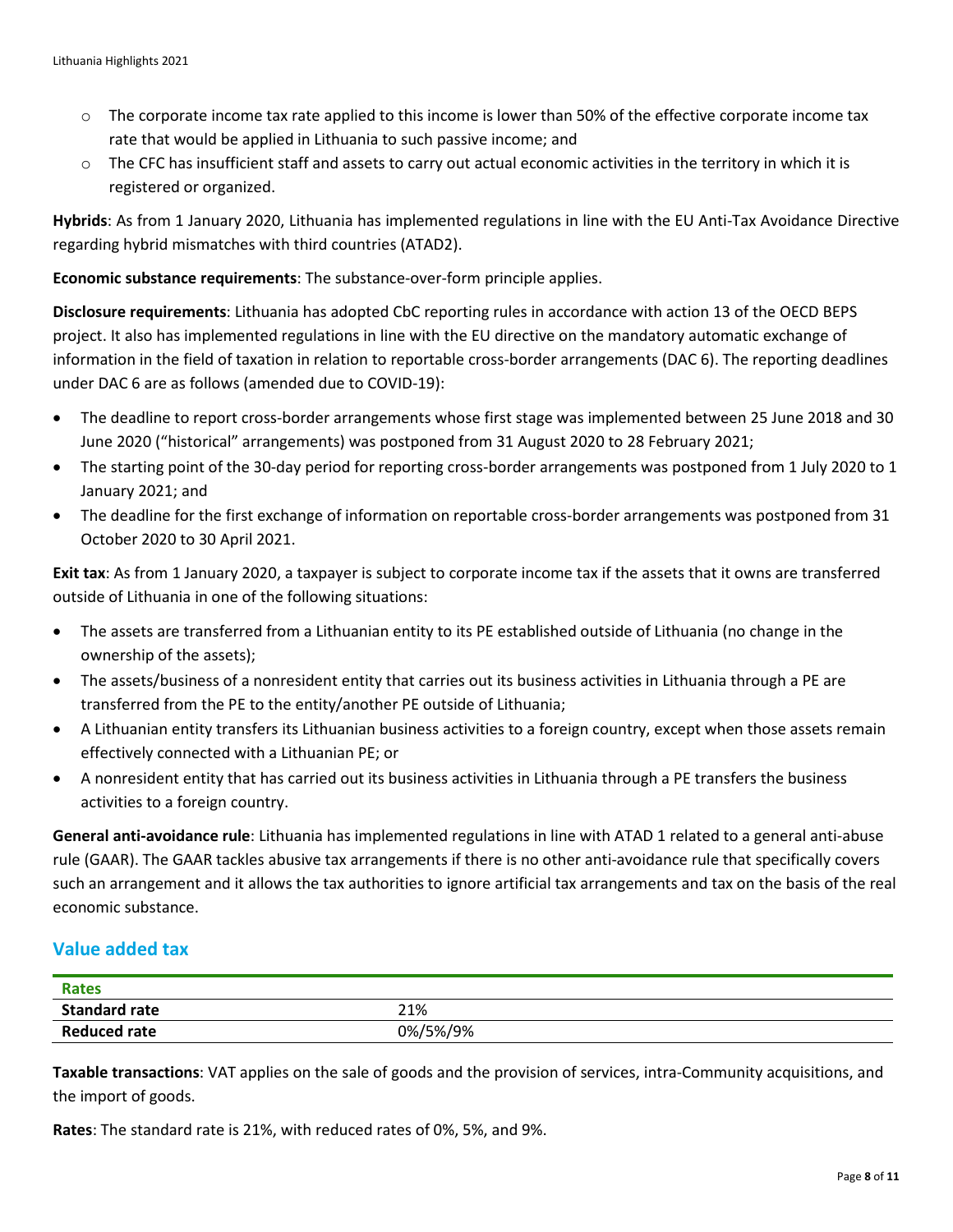**Registration**: Registration is compulsory for Lithuanian businesses whose annual turnover exceeds EUR 45,000, but voluntary registration also is possible. Lithuanian and foreign taxable persons, or legal persons that are not taxable persons, also must register as VAT payers in Lithuania if they acquire goods in Lithuania from another EU member state and the value of such goods exceeded EUR 14,000 in the previous calendar year, or if it is foreseeable that the value of such goods will exceed that amount in the current calendar year.

The turnover threshold does not apply to foreign companies—they must register irrespective of turnover. Foreign taxable persons must register through either a local affiliate or a fiscal agent. Direct registration is possible only for companies established in an EU member state or in territories where agreements exist concerning mutual assistance for the recovery of claims relating to taxes and duties, and concerning administrative cooperation for combating fraud in the field of VAT.

**Filing and payment**: VAT must be paid monthly, no later than 25 days after the end of the taxable period. In some instances, a calendar quarter, half-year, or other taxable period basis may be applied. The annual tax return (if applicable) is due on 1 October of the following tax year.

VAT payers registered in Lithuania also are required to submit VAT registers no later than 20 days after the end of the taxable period.

#### **Other taxes on corporations and individuals**

Unless otherwise stated, the taxes in this section apply both to companies and individuals and are imposed at the national level.

**Social security contributions**: On behalf of employees, the employer must withhold 12.52% of the employee's gross salary for social security contributions (8.72% for pension social insurance, plus 2.09% and 1.71% for sickness and motherhood social insurance, respectively), an additional 2.4%-3% for participants in the second pillar pension funds program, and 6.98% for health insurance contributions. The employer's portion usually is equal to 1.77% or 2.49% (depending on the type of employment agreement and risk group); contributions are made to unemployment insurance, social insurance for accidents at work and occupational diseases, and the long-term employment benefit fund.

Income received from an appointment to a management board, supervisory board, or loan committee is subject to 6.98% health insurance contributions (plus an additional 2.4%-3% for participants in the second pillar pension funds program) and an 8.72% pension social insurance contribution withheld by the employer.

Income from independent individual activities generally is subject to a 6.98% health insurance contribution (except where the individual holds a business certificate). This income also is subject to social security contributions, at a rate of 12.52% (plus 2.4%-3% for individuals participating in the second pillar pension funds program). Caps for both health insurance and social security contributions are set, so that annual contributions are calculated on the amount of income not exceeding 43 average salaries in Lithuania, which amounts to approximately EUR 58,166. The base for health insurance and social security contributions is 90% of taxable income before the deduction of health insurance and social security contributions.

Income of owners of unlimited civil liability entities, members of partnerships, and members of small partnerships are subject to a 6.98% health insurance contribution and a 13.83% social security contribution (plus 2.4%-3% for individuals participating in the second pillar pension funds program). The base for the social security contributions is 50% of the remuneration received by the owners of the unlimited liability entity and members of partnerships, declared to the State Tax Inspectorate as employment-related income (in certain cases, income is exempt from social security contributions).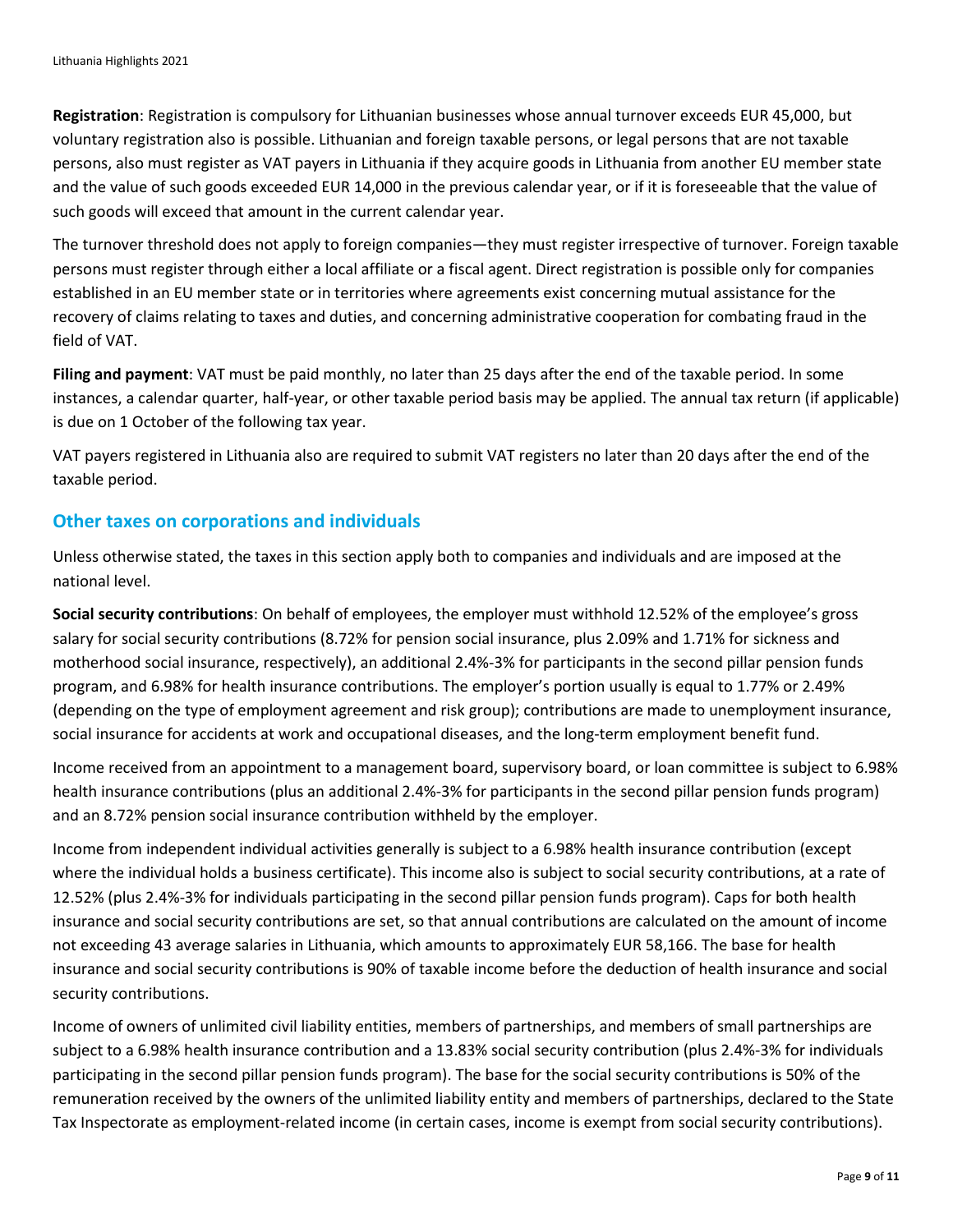The base for health insurance contributions is the amount on which the owners of unlimited civil liability entities and members of partnerships pay social security contributions and cannot be calculated on a lower amount than the minimum statutory monthly salary.

The health insurance contribution on income derived from carrying on individual activities with a business certificate is 6.98% of the minimum statutory monthly salary. Health insurance contributions for persons that carry on individual activities with a business certificate and who also receive employment-related income are calculated in proportion to the time during which they hold a valid business certificate. Social security contributions on such income are 8.72% (plus 2.4%-3% for individuals participating in the second pillar pension funds program) of the minimum statutory monthly salary.

Special provisions apply to income derived by athletes, income from entertainment activities, income from farming, and certain other types of income.

As from 1 January 2021, a social security contribution ceiling applies for income exceeding 60 average salaries.

**Payroll tax**: There is no payroll tax.

**Capital duty**: There is no capital duty.

**Real property tax**: Real property (with certain exceptions) owned by a legal person; real property used by a legal person under an installment sale or lease contract, or financial lease providing for the transfer of ownership; or real property owned by an individual and transferred to a legal person for an indefinite period or a period exceeding one month is subject to real property tax.

Progressive tax rates are applied to real estate (such as residential property; gardens; garages; farms; greenhouses; households or auxiliary households; buildings used for scientific, religious, or recreational purposes; and fishery and engineering constructions) owned by individuals depending on the value. Real estate with a value of up to EUR 150,000 is exempt; a 0.5% tax rate applies to the total value of real estate valued between EUR 150,001 and EUR 300,000; a 1% tax rate applies to the total value of real estate valued between EUR 300,001 and EUR 500,000; and a 2% tax rate applies to the total value of real estate valued in excess of EUR 500,000.

Preferential rates and thresholds apply to individuals raising three or more children (or adopted children) under the age of 18 years and children (or adopted children) who require special care.

Real estate tax rates from 0.5% to 3% apply to buildings intended for certain purposes (administration, accommodation, trading, services provision, catering, transportation, manufacturing, industrial, warehousing, medical services, and sports) that are owned by individuals. Rates may vary depending on the municipality.

Individuals do not pay real estate tax if use of the real estate is transferred to another legal person for an indefinite period or a period exceeding one month. In that case, the legal person using the real estate must pay the real estate tax.

**Transfer tax**: There is no transfer tax.

**Stamp duty**: There is no stamp duty, but a notary fee may apply to certain transactions.

**Net wealth/worth tax**: Lithuania does not have a net wealth tax or a net worth tax.

**Inheritance/estate tax**: The inheritance tax rate is 5% of inheritable assets valued at EUR 150,000 or less, and 10% on inheritable assets valued at more than EUR 150,000. However, the taxable base is only 70% of the inherited assets. The taxable value not exceeding EUR 3,000 is exempt. Exemptions also apply to assets inherited by family members.